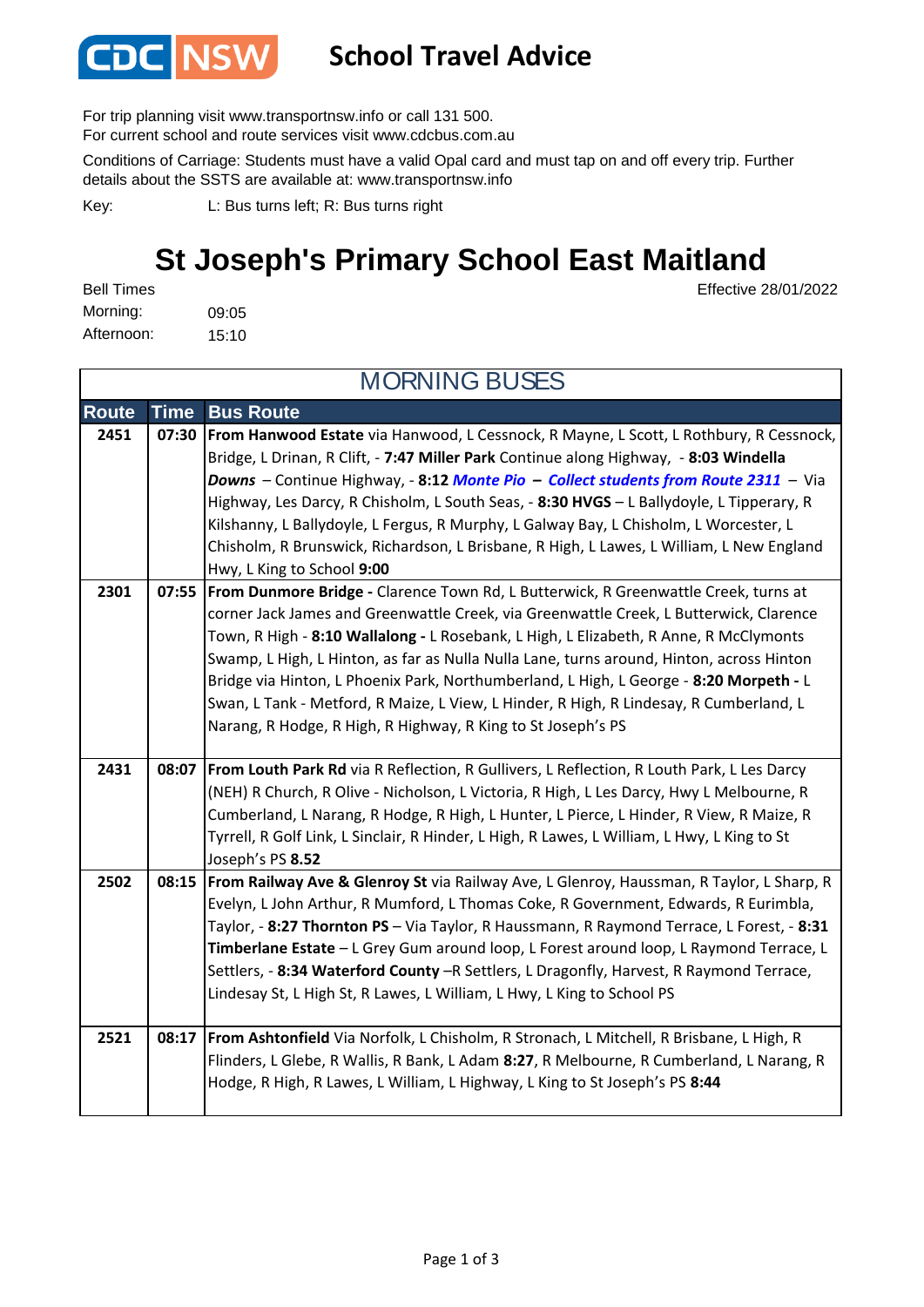# **CDC** NSW School Travel Advice

| <b>Route</b> | <b>Time</b> | <b>Bus Route</b>                                                                                  |
|--------------|-------------|---------------------------------------------------------------------------------------------------|
| 0091         |             | 08:20 Raymond Terrace Rd after Eales Rd: Via Raymond Terrace Rd, L Scotch Creek, L                |
|              |             | Duckenfield, Edward, L High, L Tank, R Canterbury, 8:40 Morpeth Manor, via Canterbury, R          |
|              |             | Jenna, L Blackley, R Goldingham, R Maize, R Chambers, L Thompson, cont. R Thompson, L             |
|              |             | Morpeth, Melbourne, L Day, R William, L Hwy, L King to school 8:57                                |
|              |             |                                                                                                   |
| 1442         |             | 08:27 From Ashtonfield via R Norfolk, L South Seas, R Highway, L Ferraby, R Streeton, R Whitely,  |
|              |             | Woodlands around loop L back onto Woodlands, Whitely, L Streeton - Lowe, R Schanck, L             |
|              |             | Chelmsford, R Turton, L Fieldsend, L Alliance, R Lawes, L William, L Highway, L King to St        |
|              |             | Joseph's PS                                                                                       |
| 2332         |             | 08:28   From Greenhills Via Chisholm, R Stronach, L Mitchell, R Chisholm, R Richardson LTurnbull, |
|              |             | L Wilton, L Mount Vincent, Brunswick, Richardson, Victoria, L Rous, R High, L Highway, R          |
|              |             | King to St Joseph's PS 8.45                                                                       |
| 2362         |             | 08:30 From Brunswick at Highway, R Brunswick, R Richardson, L Maher, L Rathluba, R McCann, L      |
|              |             | Mingay, L Vista, R Turnbull, R Rosebrook, R Lochend, R Turnbull, R Wilton around loop,            |
|              |             | Wilton, L Mount Vincent, Brunswick - Richardson, R Victoria, L Brisbane, R High, L Hwy, R         |
|              |             | King to St Joseph's PS 8.49                                                                       |
| 2252         |             | 08:33 South Seas Dr & Hwy Via South Seas, R Pacific Cres, L Malay, R Lord Howe, L Pacific, L      |
|              |             | Airlie, L South Seas, L Galway Bay, R Chisholm, L Highway, R King to St Joseph's PS               |
|              |             |                                                                                                   |
| 0344         | 08:35       | <b>From Maitland HS</b> Via High, L Hunter, R Raymond Terrace - Lindesay, L Cumberland, L         |
|              |             | Melbourne, L Lawes, R William, L Highway, L King to St Joseph's PS                                |
|              |             |                                                                                                   |
| 1512         |             | 08:37   From Raworth Via Morpeth, R Jenna, R Wirra, R Justin, L Valley, R Edwards, L Roberts, L   |
|              |             | Ronald, L Thursby, L O'Hearn, L Goldingham, R Crawford, R Valentia, L Frater, L Edwards, R        |
|              |             | Maize, L Tyrrell, R Golf Links, L Sinclair, R Hinder, L High, R Lindesay, L Cumberland, L         |
|              |             | Melbourne, L Lawes, R William, L Highway, L King to St Joseph's PS                                |
|              |             |                                                                                                   |
| 2311         |             | 08:40 From Morpeth via R Tank, L High, R Northumberland, L James, L Edward, L Swan, Morpeth,      |
|              |             | Melbourne, L Day, R William, L Hwy, L King to St Joseph's PS                                      |

| <b>AFTERNOON BUSES</b> |             |                                                                                                     |  |  |
|------------------------|-------------|-----------------------------------------------------------------------------------------------------|--|--|
| <b>Route</b>           | <b>Time</b> | <b>Bus Route</b>                                                                                    |  |  |
| 2292                   |             | 15:13   To East Maitland Via King, R Lawes, R High, L Highway, R Brunswick, R Richardson, R         |  |  |
|                        |             | Victoria, L Rous, L High, R Flinders, L Glebe, R Wallis, R Bank, L Adam, R Melbourne, L             |  |  |
|                        |             | Highway, Highway & High St 3.27                                                                     |  |  |
| 2462                   |             | 15:13   To Ashtonfield Via King, R Lawes, R Page, L Blaxland, R Mitchell, L Stronach, R Chisholm, L |  |  |
|                        |             | Galway Bay, R 2nd Murphy, L Fergus, R Ballydoyle, L (1st) Tipperary, R Kilshanny, L                 |  |  |
|                        |             | Ballydoyle, R South Seas, R Airlie, R Pacific, R Lord Howe, L Malay, R Pacific, R South Seas to     |  |  |
|                        |             | Highway 3.43                                                                                        |  |  |
| 2503                   |             | 15:15 To Hinton, Wallalong Via King, R Lawes, L High, L Lindesay, R Cumberland, 3.30 L Narang, R    |  |  |
|                        |             | Hodge, R High, L Hunter, L Pierce, L Hinder, R View, R Maize, L Metford - Tank, R Swan, L           |  |  |
|                        |             | Northumberland, L Phoenix Park, R Hinton over Hinton Bridge, as far as - 3.50 Nulla Nulla           |  |  |
|                        |             | Lane - turns around Hinton, R High, R McClymonts Swamp, L Anne, L Elizabeth, R High -               |  |  |
|                        |             | Wallalong - R Rosebank, R High, L Clarence Town, R Butterwick, R Greenwattle Creek, turns           |  |  |
|                        |             | at corner Jack James and Greenwattle Creek, via Greenwattle Creek, L Butterwick, R                  |  |  |
|                        |             | Clarence Town - 4.20 Woodville.                                                                     |  |  |
|                        |             |                                                                                                     |  |  |